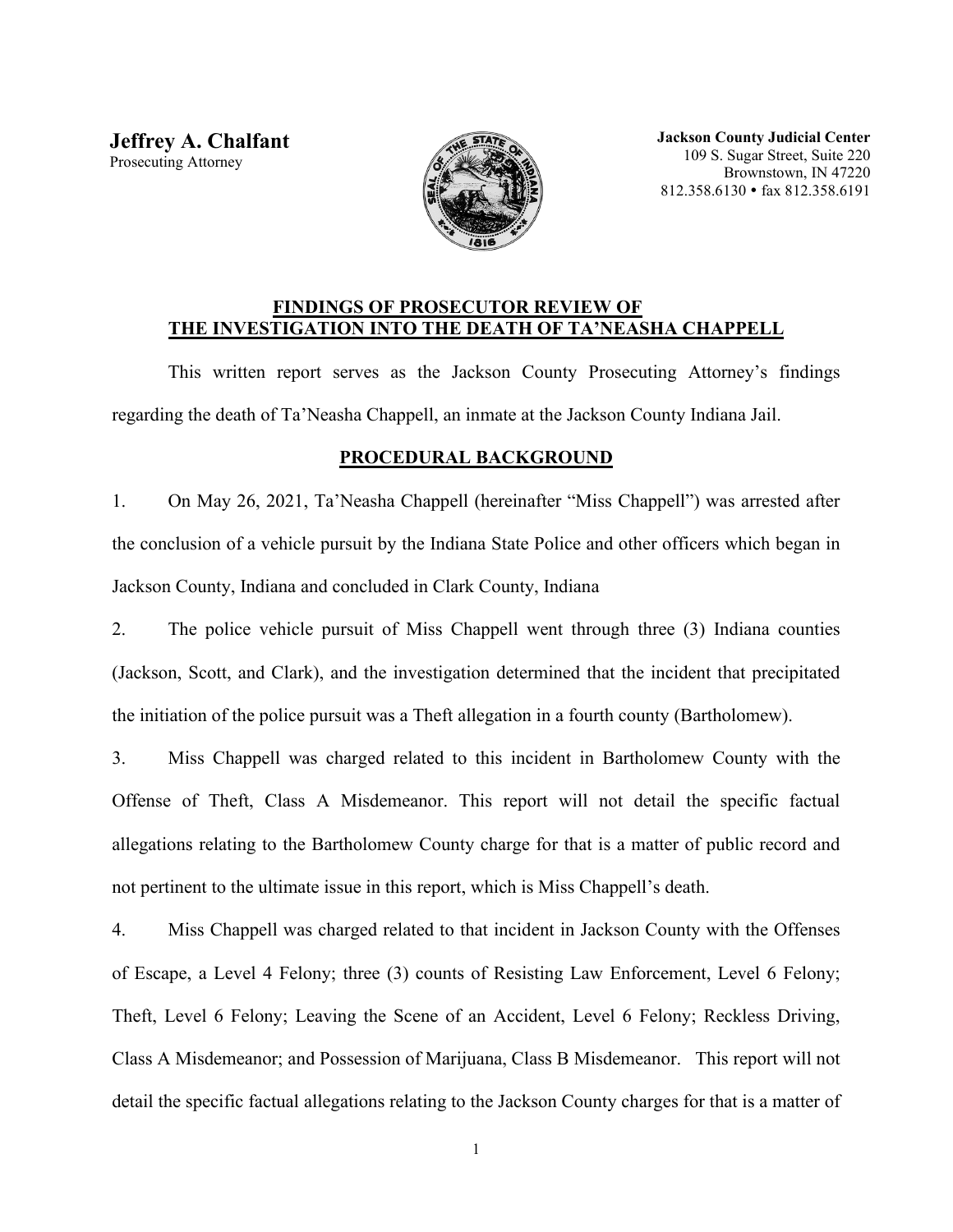public record and not pertinent to the ultimate issue in this report, which is Miss Chappell's death, though the charged offenses will be listed under the *Formal Charges Filed Against Ta'Neasha Chappell* section of this report.

5. When a person allegedly commits crimes in multiple counties as part of a continuous or closely related set of events, then one county may file all criminal charges, including the charges that occurred in other counties. Other counties may also file the same charges, but a person may only be convicted once for any specific crime (ultimately, only one of the theft charges - Bartholomew County or Jackson County – could have resulted in a conviction for that crime).

6. Miss Chappell, not having bonded out of jail while her Jackson County case was pending, was still in custody in the Jackson County Jail as of July 16, 2021.

7. On July 16, 2021, Miss Chappell was transported from the Jackson County Jail, located in Brownstown, Indiana, to the Schneck Medical Center, located in Seymour, Indiana which is the closest hospital to the Jackson County Jail.

8. Miss Chappell passed away at the Schneck Medical Center on July 16, 2021.

9. On July 17, 2021, Jackson County Sheriff Rick Meyer requested that the Indiana State Police conduct the investigation into Miss Chappell's death. The Jackson County Sheriff's Department had initiated the death investigation on July 16, 2021, prior to turning over the investigation to the Indiana State Police.

10. The Jackson County Jail has an extensive video system. The Indiana State Police and the Office of the Jackson County Prosecuting Attorney viewed all videos in which Miss Chappell appeared when she was initially booked into the Jackson County Jail on May 26, 2021, and all videos in which Miss Chappell appeared during the relevant time frame until she left the jail on July 16, 2021. The Indiana State Police and the Office of the Jackson County Prosecuting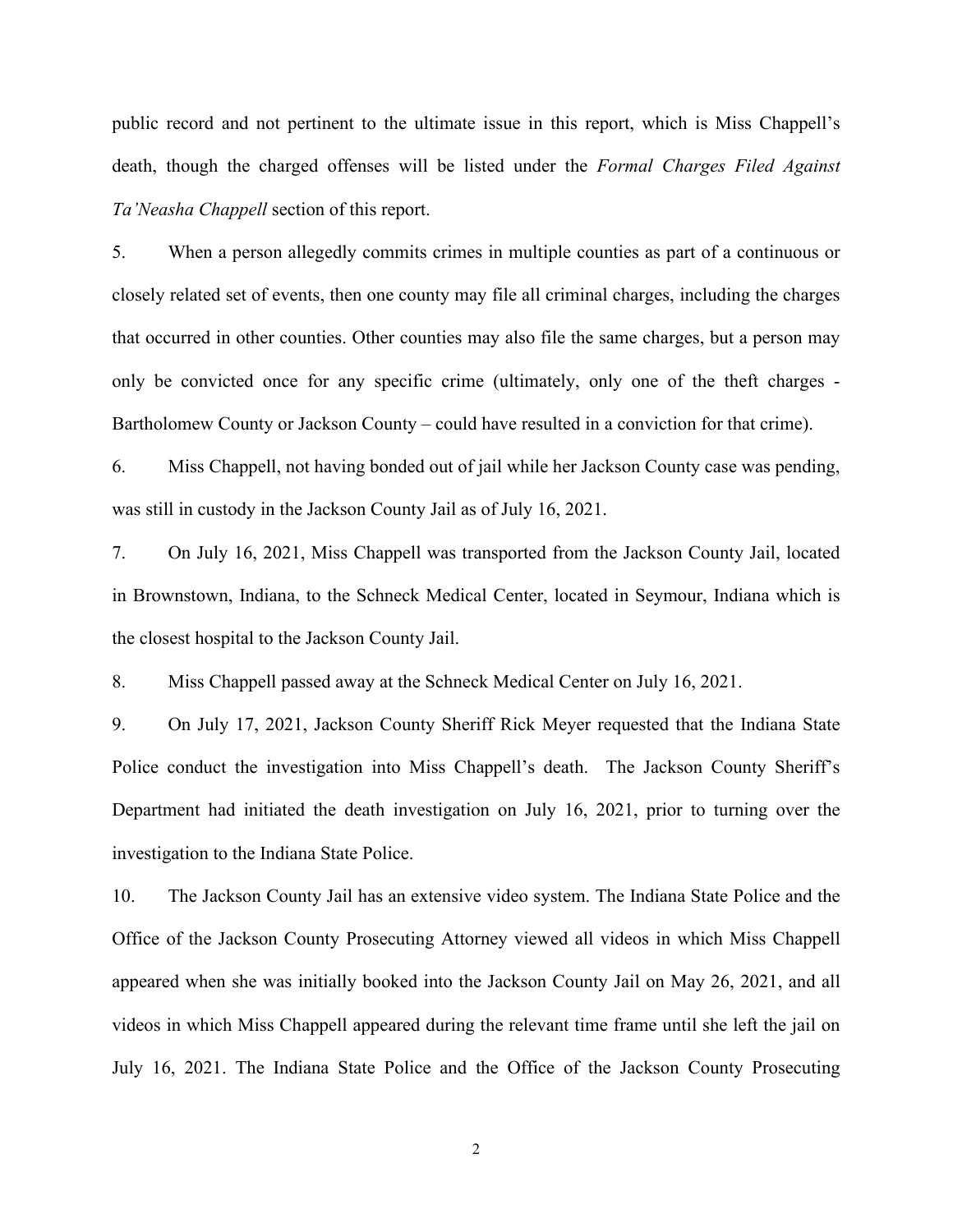Attorney reviewed medical records, spoke with medical and laboratory personnel, reviewed communications with Miss Chappell, including phone calls, emails, video phone calls, written correspondence, listened to all jail intercom communications between Miss Chappell and jail staff, and interviewed inmates, law enforcement officers, and jail staff who had contact with Miss Chappell at her initial book in and during the days of July 15-16, 2021.

11. The Indiana State Police had multiple meetings with Miss Chappell's family and attorney, received information from them, and investigated that information.

12. Throughout the investigation by the Indiana State Police the Office of the Jackson County Prosecuting Attorney has communicated regularly with Indiana State Police investigators. After the Indiana State Police tendered the results of their completed investigation into the death of Miss Chappell to the Office of the Jackson County Prosecuting Attorney, this office thoroughly reviewed the investigation.

#### **FORMAL CHARGES FILED AGAINST TA'NEASHA CHAPPELL**

On June 3, 2021, the Office of the Jackson County Prosecuting Attorney filed an Information (term used for the charging document) against Miss Chappell charging her with the following offenses (omitting the caption and footing):

*Count 1 – Escape, Level 4 Felony: The undersigned says that on or about May 26, 2021 in*  Jackson County, State of Indiana, Ta'Neasha L. Chappell did intentionally flee from lawful *detention and in committing said act the defendant inflicted bodily injury on Korry Clark contrary to the form of the statutes in such cases made and provided by I.C. 35-44.1-3-4(a) and against the peace and dignity of the State of Indiana.*

*Count 2 – Resisting Law Enforcement, Level 6 Felony: The undersigned says that on or about May 26, 2021 in Jackson County, State of Indiana, Ta'Neasha L. Chappell did knowingly flee*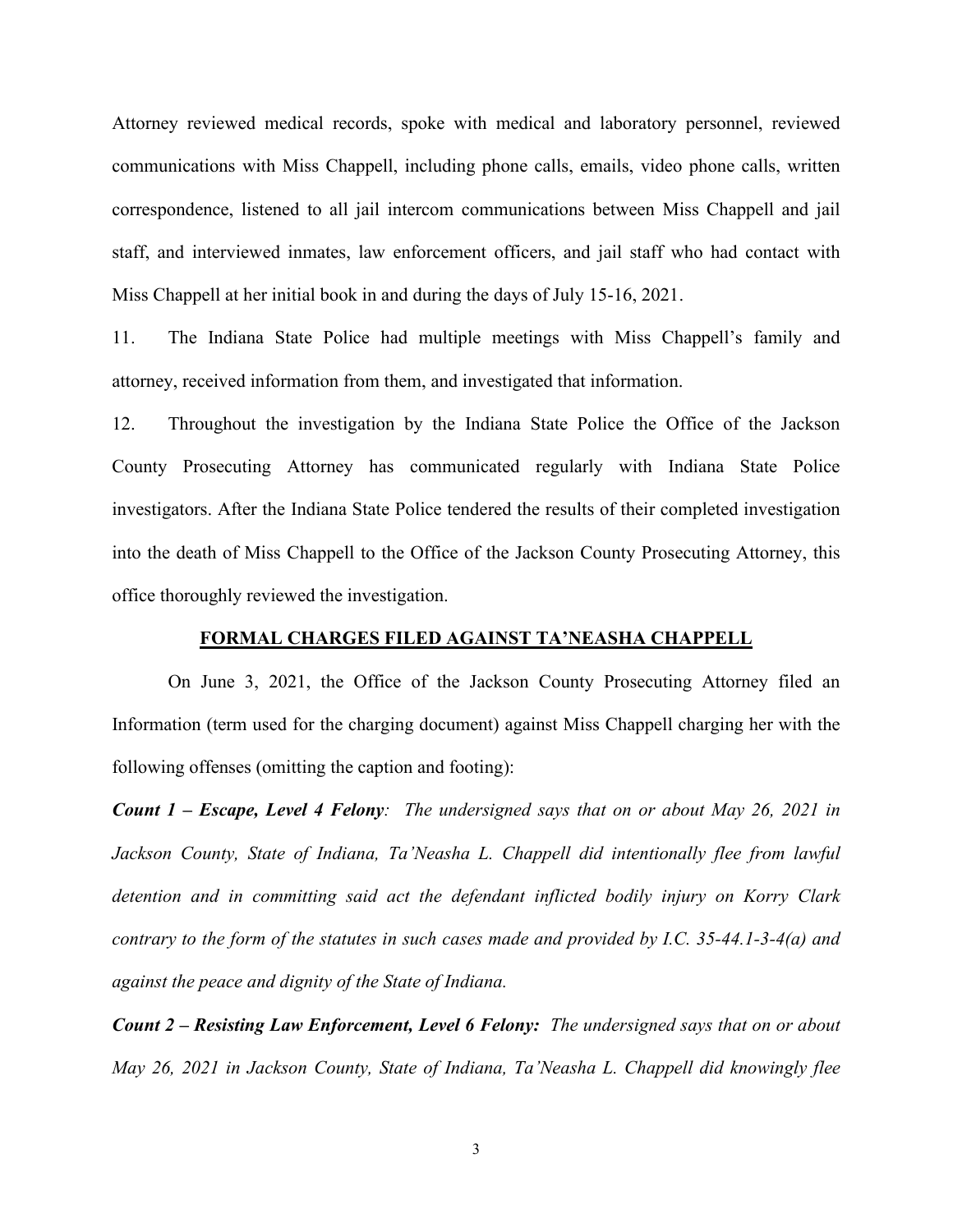*from Korry Clark, a law enforcement officer, after said officer identified himself by visible or audible means and visibly or audibly ordered Ta'Neasha L. Chappell to stop and in committing said act Ta'Neasha L. Chappell inflicted bodily injury on or otherwise caused bodily injury to Korry Clark contrary to the form of the statutes in such cases made and provided by I.C. 35- 44.1-3-1(a)(3) and I.C. 35-44.1-3-1(c)(1)(B)(ii) and against the peace and dignity of the State of Indiana.*

*Count 3 - Resisting Law Enforcement, Level 6 Felony: The undersigned says that on or about May 26, 2021 in Jackson County, State of Indiana, Ta'Neasha L. Chappell did knowingly flee from Korry Clark, a law enforcement officer, after said officer identified himself by visible or audible means and visibly or audibly ordered Ta'Neasha L. Chappell to stop and in committing said act Ta'Neasha L. Chappell used a vehicle contrary to the form of the statutes in such cases made and provided by I.C. 35-44.1-3-1(a)(3) and I.C. 35-44.1-3-1(c)(1)(A) and against the peace and dignity of the State of Indiana.*

*Count 4 - Resisting Law Enforcement, Level 6 Felony: The undersigned says that on or about May 26, 2021 in Jackson County, State of Indiana, Ta'Neasha Chappell did knowingly flee from Jim Haehl, a law enforcement officer, after said officer identified himself by visible or audible means and visibly or audibly ordered Ta'Neasha L. Chappell to stop and in committing said act Ta'Neasha L. Chappell inflicted bodily injury on or otherwise caused bodily injury to Jim Haehl contrary to the form of the statutes in such cases made and provided by I.C. 35-44.1-3-1(a)(3) and I.C. 35-44.1-3-1(c)(1)(B)(ii) and against the peace and dignity of the State of Indiana.*

*Count 5 – Theft, Level 6 Felony: The undersigned says that on or about May 26, 2021 in Bartholomew County, State of Indiana, Ta'Neasha L. Chappell, did knowingly or intentionally exert unauthorized control over the property of Polo Ralph Lauren, to-wit: merchandise for sale*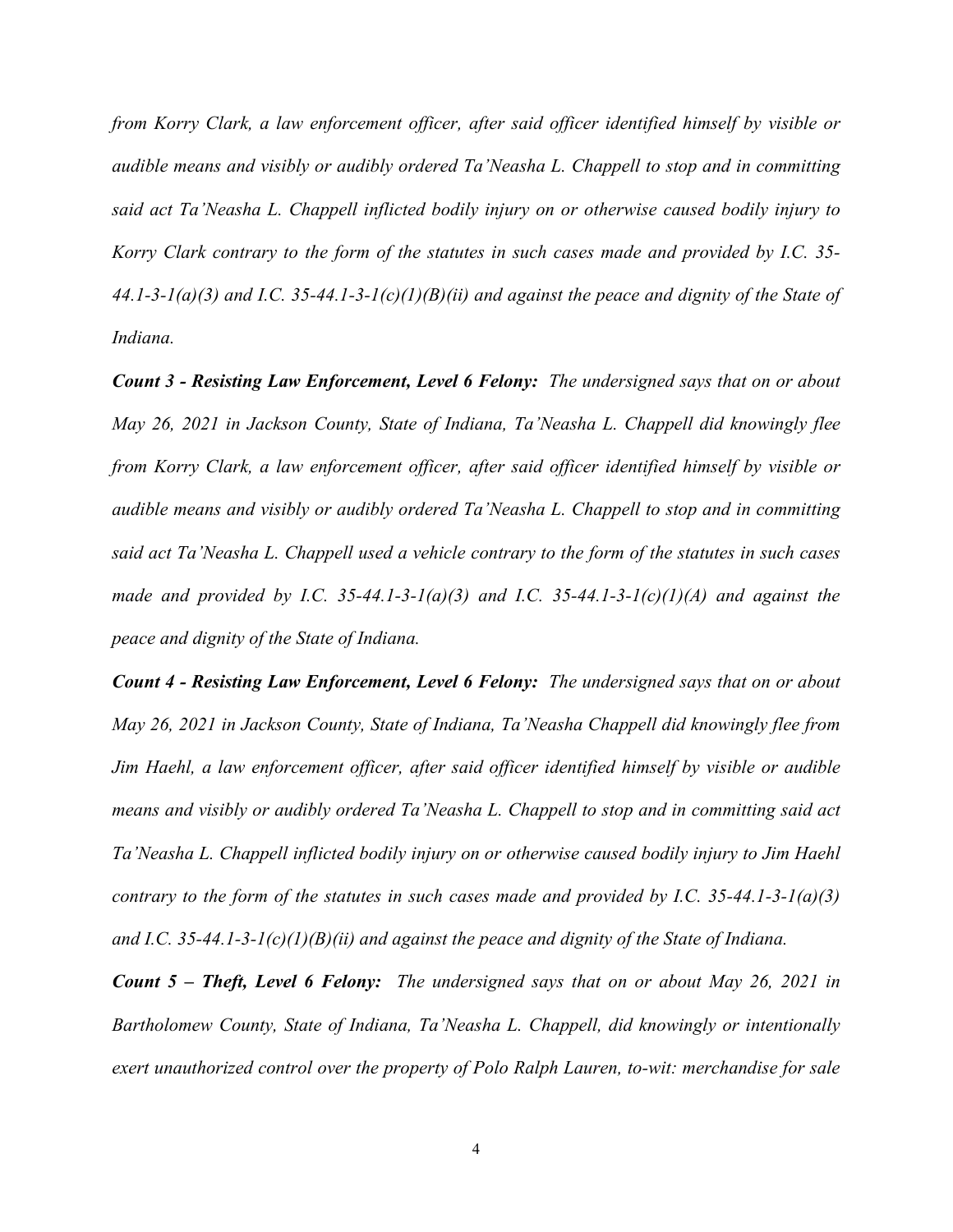*with the intent to deprive Polo Ralph Lauren of any part of the use or value of the property, said property having a value of at least seven hundred fifty dollars and less than the value of fifty thousand dollars contrary to the form of the statutes in such cases made and provided by I.C. 35- 43-4-2(a) and I.C. 35-43-4-2(a)(1)(A) and against the peace and dignity of the State of Indiana.*

*Count 6 – Leaving the Scene of an Accident, Level 6 Felony: The undersigned says that on or about May 26, 2021 in Jackson County, State of Indiana, Ta'Neasha L. Chappell, being the driver of a vehicle that was involved in an accident with Jonathan Cain did fail to stop and remain at the scene of the accident, did fail to give her name, address, registration number of the vehicle she was driving, and driver's license, and/or did fail to give notice of the accident, with the accident resulting in moderate bodily injury to Jonathan Cain contrary to the form of the statutes in such cases made and provided by I.C. 9-26-1-1.1(a)(3) and I.C. 9-26-1-1.1(b)(2)(A) and against the peace and dignity of the State of Indiana.*

*Count 7 – Reckless Driving, Class A Misdemeanor I.C. 9-21-8-52(a)(1): The undersigned says that on or about May 26, 2021 in Jackson County, State of Indiana, Ta'Neasha L. Chappell did operate a vehicle and recklessly drove at an unreasonable high rate of speed under the circumstances as to endanger the safety or property of others and/or block the proper flow of traffic and so as to cause bodily injury to Korry Clark and/or Jonathan Cain contrary to the form of the statutes in such cases made and provided by I.C. 9-21-8-52(a)(1) and against the peace and dignity of the State of Indiana.*

*Count 8 – Possession of Marijuana, Class A Misdemeanor I.C. 35-48-4-11(a)(1): The undersigned says that on or about May 26, 2021 in Jackson County, State of Indiana, Ta'Neasha Chappell did knowingly or intentionally possess marijuana (pure or adulterated) contrary to the*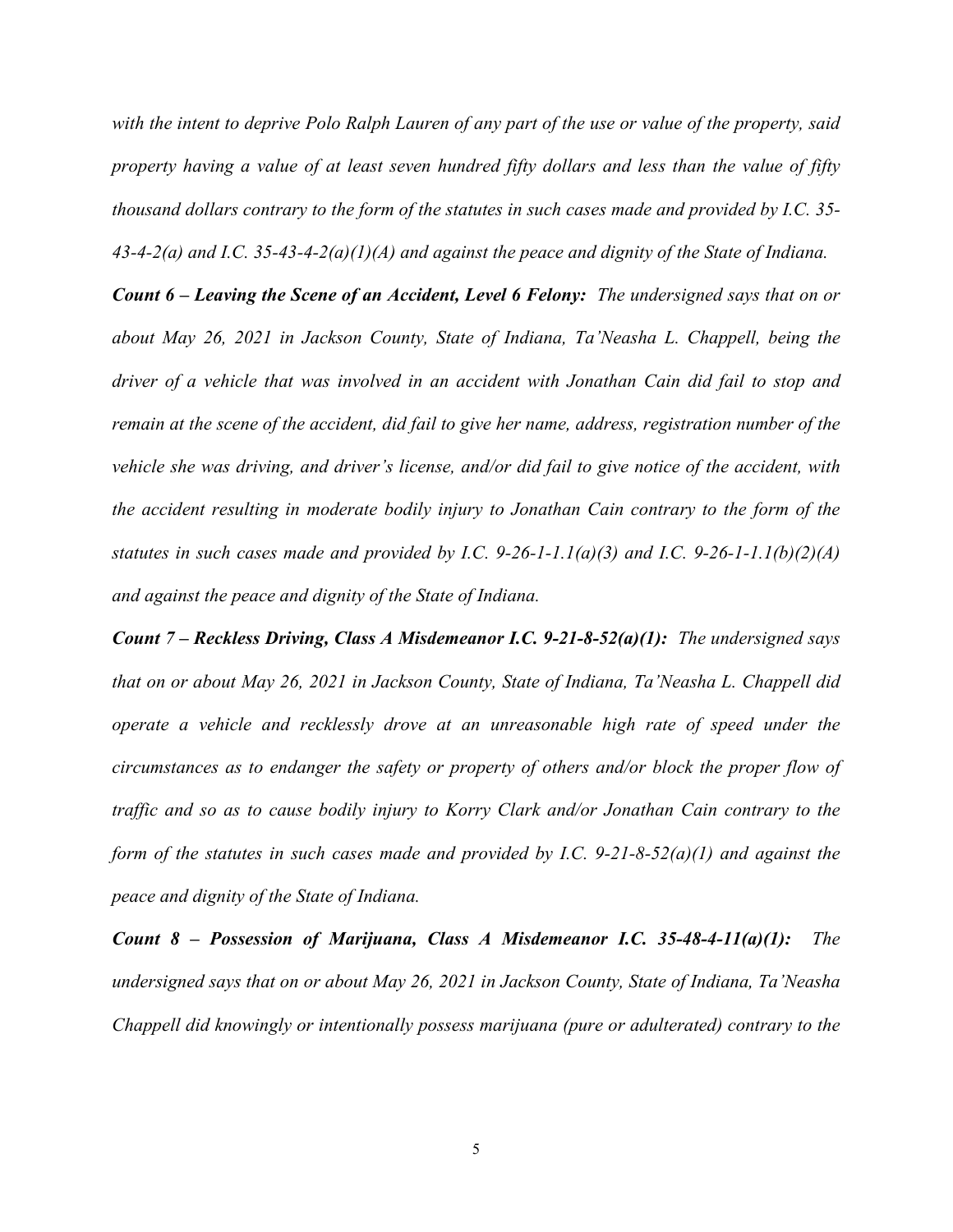*form of the statutes in such cases made and provided by I.C. 35-48-4-11(a)(1) and against the peace and dignity of the State of Indiana.*

#### **INITIAL COURT APPEARANCE AND BAIL HEARING**

On June 3, 2021, an Initial Hearing was conducted in Miss Chappell's case, wherein she was advised by the Circuit Court Judge of the charges filed against her, advised of her legal and constitutional rights, and an inquiry was made regarding her representation by an attorney. After taking into consideration Miss Chappell's prior criminal history, the Judge set her a cash bond of four thousand dollars (\$4,000). The Judge also set for her a pretrial conference/omnibus date of July 20, 2021, at 9:45 a.m. and a jury trial date of November 23, 2021, at 8:30 a.m.

Upon a motion filed by Miss Chappell's attorney for a bond [bail] review, a hearing was held on July 8, 2021. At that hearing evidence and argument was presented to the judge regarding Miss Chappell's criminal history as well as the defendant testifying that she had Sickle Cell and other medical issues. After hearing the evidence and argument of the prosecutor and the defense counsel, the judge denied the defendant's request for a bond [bail] reduction.

### **MEDICAL INFORMATION ABOUT TA'NEASHA CHAPPELL**

### **KNOWN TO THE JACKSON COUNTY JAIL STAFF**

On Wednesday May 26, 2021, Miss Chappell was booked into the Jackson County Jail located in Brownstown, Indiana, following her arrest. A standard procedure upon someone being booked into the Jackson County Jail would be a medical assessment of the inmate. The medical assessment consists of asking the new inmate a series of questions concerning health and medical needs. The Jackson County Jail Nurse told the Indiana State Police that no one completed the medical assessment on Miss Chappell on May 26, 2021, but the Jail Nurse did state that Miss Chappell told him that she was not taking any medications and that she had no ongoing illnesses.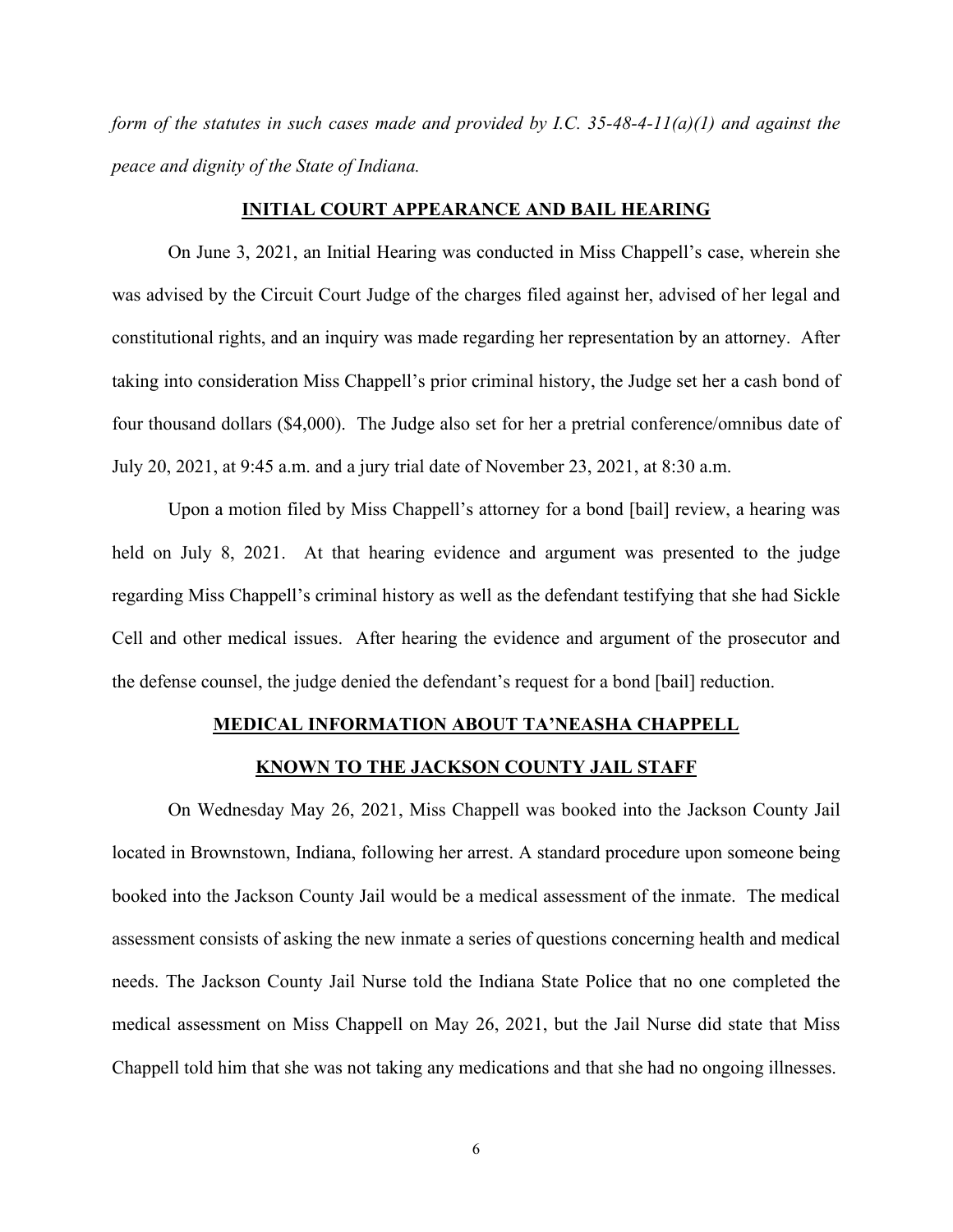Jackson County Jail records and staff interviews state that Miss Chappell never complained of any medical issues and never requested medical assistance of any kind until July 15, 2021.

# **TIMELINE OF EVENTS OF JULY 15, 2021 AND JULY 16, 2021**

### **WITHIN THE JACKSON COUNTY JAIL**

On July 15, 2021, at 4:47 p.m. Miss Chappell contacts jail staff and says, "I'm throwing up blood." She also said, "I left it in the toilet so you can see."

A jail employee went to Miss Chappell's cell and looked in her toilet. The jail employee observed no blood in the toilet but did see a clear to light green substance that appeared to be mucus. Miss Chappell also complained of having a sore throat.

Shortly after 10:00 p.m. Miss Chappell called her fiancé by phone and told her fiancé that she had felt sick all day, that her stomach and head hurt, and that her body felt hot.

At 11:28 p.m. Miss Chappell's cell mate asked to be moved because Miss Chappell was vomiting.

Sometime after lockdown, which occurs at 11:00 p.m., a jail employee called the Jail Nurse and told the Jail Nurse that Miss Chappell complained of feeling sick and vomiting. the Jail Nurse informed the jail employee that he would see Miss Chappell in the morning.

On more than one occasion overnight Miss Chappell used the jail intercom system to contact jail staff, informed jail staff she felt sick, and asked to go to the hospital.

On five occasions overnight jail employees went to Miss Chappell's cell to check on her.

At 8:33 a.m. July 16, 2021, a jail employee requested assistance for Miss Chappell, stating that Miss Chappell reported to him that she had been spitting up blood.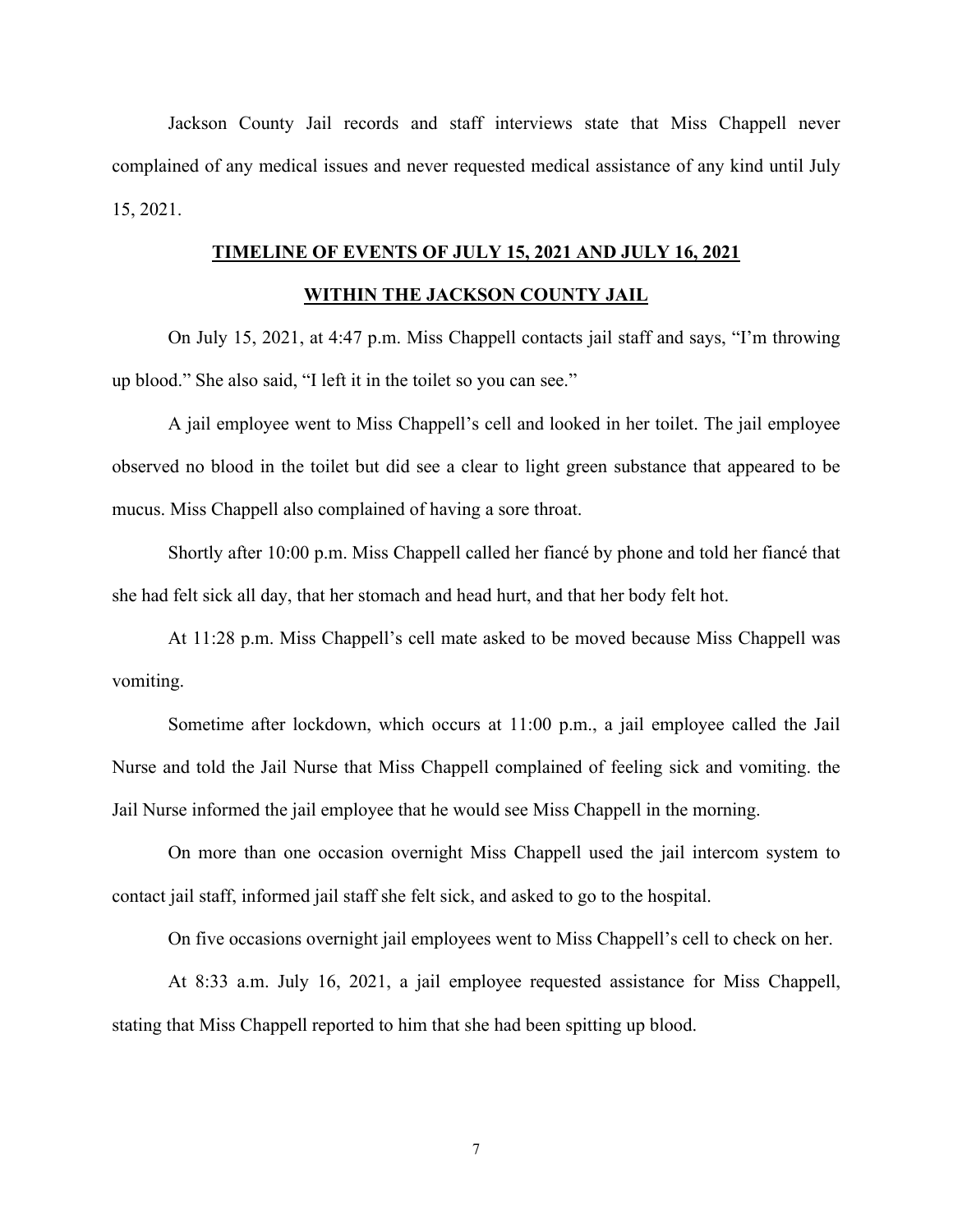At 8:45 a.m. the Jail Nurse visited Miss Chappell in her cell, took her blood pressure and temperature, and determined that she was alert and oriented with normal vitals.

At 9:57 a.m. a jail employee took Miss Chappell's temperature and measured it at 99.7 degrees.

At 10:48 a.m. Miss Chappell exited her cell wearing only soiled underwear.

Thereafter Miss Chappell again told jail staff and other inmates that she needed help.

At 12:26 p.m. Miss Chappell walked to the front of the jail where jail employees could more closely monitor her, escorted by jail staff, and was placed in a holding cell with other female inmates.

During this time frame, Miss Chappell told jail staff that she had sickle cell disease.

At 12:58 p.m. jail staff escorted Miss Chappell to a private holding cell, and jail staff helped Miss Chappell walk.

While in the private holding cell Miss Chappell removes all her clothing, stumbles around the cell, falls, gets up, and at one point hits her on head on the side of a metal bed frame.

Jail staff repeatedly checks on Miss Chappell during this time frame.

At 3:15 p.m. jail staff call for an ambulance.

At 3:29 p.m. ambulance personnel arrive and transport Miss Chappell to Schneck Medical Center.

#### **MEDICAL TREATMENT OF TA'NEASHA CHAPPELL**

After initial EMT assessment of Miss Chappell at the Jackson County Jail, Miss Chappell was transported to the Schneck Medical Center Emergency Room in Seymour, Indiana arriving at approximately 4:00 p.m. Ambulance personnel who transported Miss Chappell to Schneck Medical Center recorded Miss Chappell with blood pressure of 155/31, a strong and regular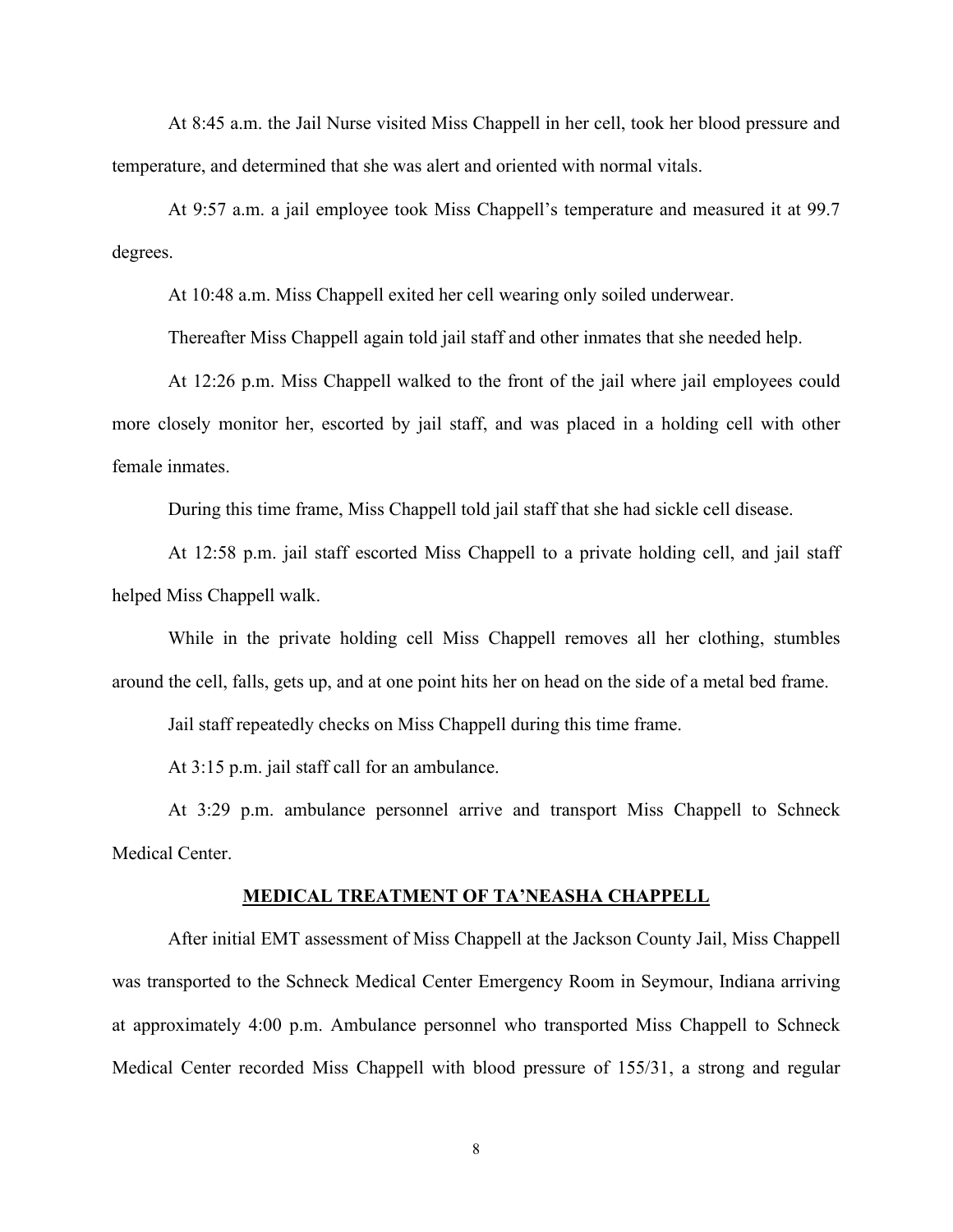pulse of 90-100, and rapid, regular breathing. Ambulance personnel noted that Miss Chappell had warm and dry skin, yellow discoloration (noted possibly jaundice or dried regurgitated bile), and that Miss Chappell was alert and responsive to questioning (head shakes or nods) but nonverbal.

Schneck Emergency Room staff was provided information from transporting EMTs that Miss Chappell had reportedly been vomiting the night before. An initial evaluation of Miss Chappell showed her vital signs to be stable and no indication of a fever. An IV was started to get fluids into Miss Chappell as well as starting the process of obtaining blood and urine samples for diagnostic testing purposes. A nurse noted that Miss Chappell had yellowing around her lips and eyes and thought that Miss Chappell could be experiencing liver failure. A urine sample revealed that Miss Chappell's urine was dark red, which possibly indicated a bad urinary tract infection, sepsis, or cancer.

A Schneck doctor remembered treating Miss Chappell at the time of her arrest on May 26, 2021, learned that Miss Chappell had informed Schneck staff that day that she had sickle cell disease, and wondered if the jaundice Miss Chappell had on July 16, 2021, could be indicative of a sickle cell attack. The doctor also thought that they should consider the possibility that Miss Chappell had ingested a toxic substance such as antifreeze or methanol or that she had liver disease.

Schneck staff ordered a variety of tests on Miss Chappell. Before any tests could be completed, Miss Chappell stopped breathing. Medical personnel continued treatment of Miss Chappell until she ultimately passed away at approximately 5:45 p.m.

In attempting to determine what was wrong with Miss Chappell, Schneck medical personnel used a process called differential diagnosis. Differential diagnosis is a process wherein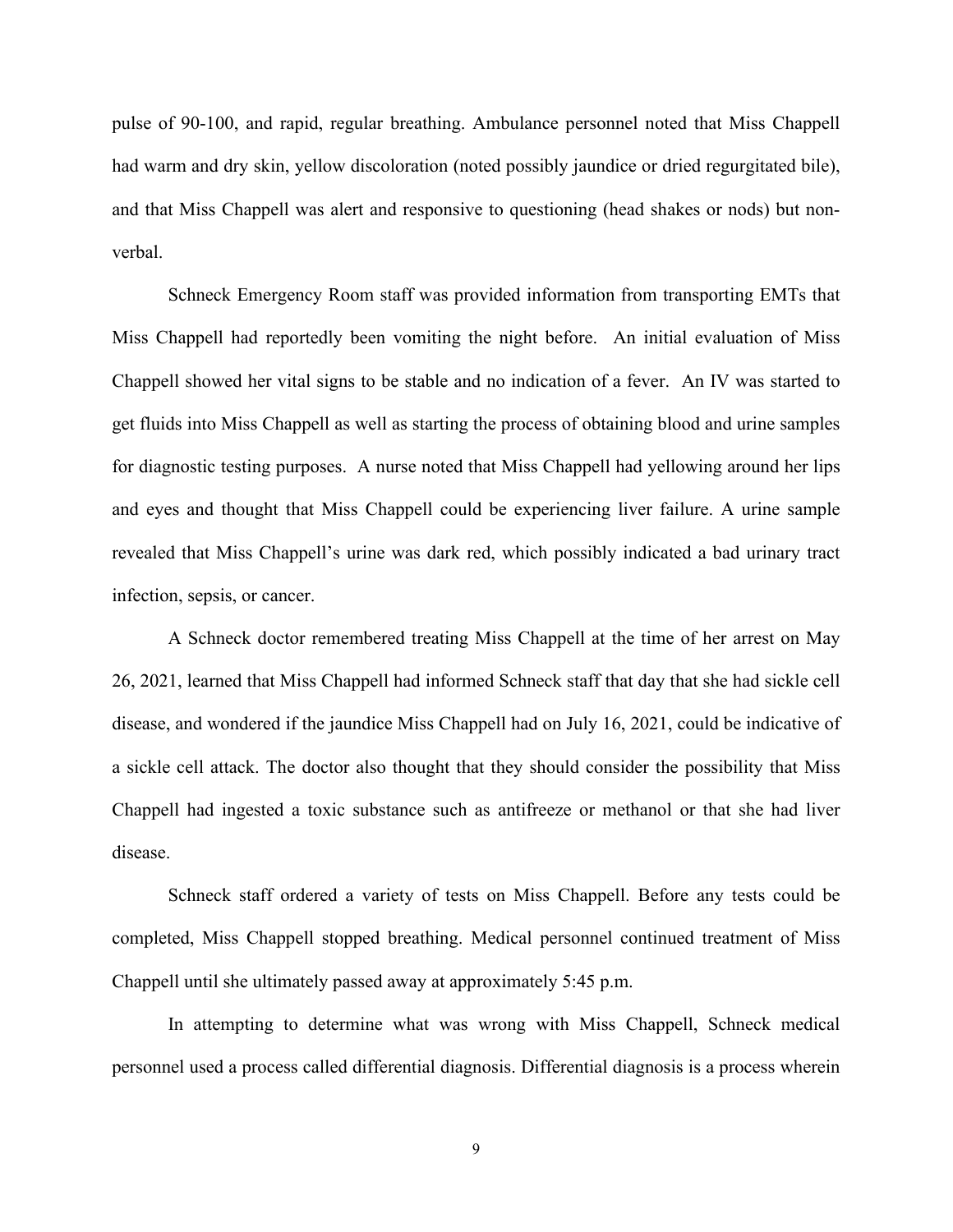a doctor differentiates between two or more conditions that could be behind a person's symptoms. When making a diagnosis, a doctor may have a single theory as to the cause of a person's symptoms. They may then order tests to confirm their suspected diagnosis. In using this approach, Schneck medical staff considered the possibility that Miss Chappell was experiencing liver failure, sepsis, cancer, possible ingestion of anti-freeze, or sickle cell disease.

### **AUTOPSY FINDINGS AND TOXICOLOGY TESTING FOLLOW-UP**

On July 18, 2021, a forensic pathologist performed an autopsy on Miss Chappell to determine her cause and manner of death. The forensic pathologist was provided information by personnel from the Jackson County Sheriff's Department and Coroner's Office that Miss Chappell had been transported from the Jackson County Jail to the Schneck Medical Center following abnormal behavior and green liquid vomitus with a suspected antifreeze ingestion. The autopsy findings of the forensic pathologist were a cause of death listed as a probable toxicity of unknown substance with manner of death being undetermined.

The Indiana State Police investigation tracked down the source of the hearsay information provided to the forensic pathologist as to the suspected antifreeze ingestion. It was determined that a Jackson County Sheriff's Department detective had responded to the Schneck Medical Center and had spoken to medical staff there after Miss Chappell's passing. The detective heard Schneck staff make the comment that the symptoms Miss Chappell was having were similar to antifreeze poisoning patients they had treated in the past. That information in turn was eventually conveyed to the forensic pathologist.

Blood, urine, and vitreous fluid from Miss Chappell were tested as part of the pathologist's forensic autopsy, including testing for propylene glycol, a chemical component of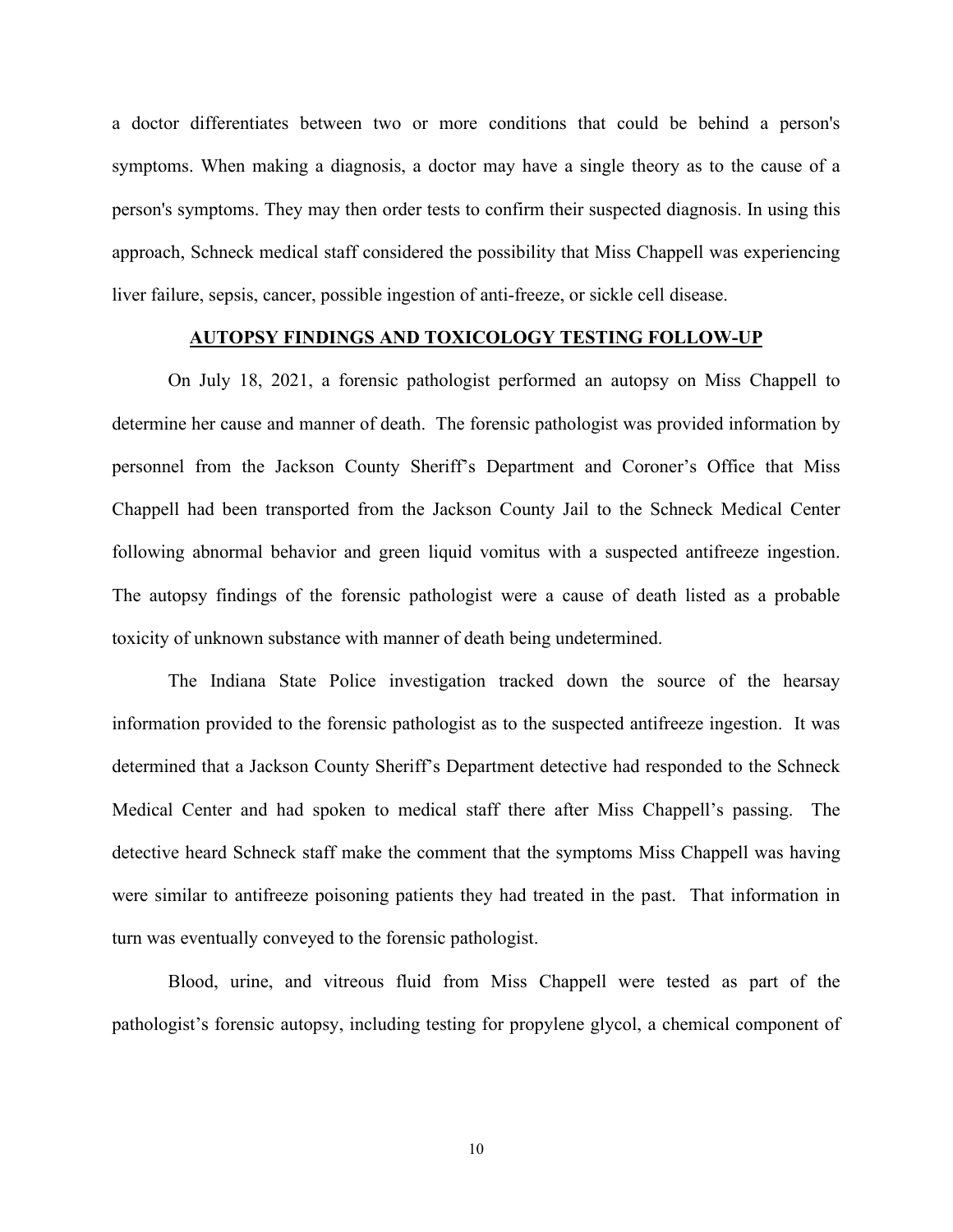anti-freeze. The initial forensic lab test results indicated the following: "Examination of the specimen(s) submitted did not reveal any positive findings of toxicological significance..."

The Indiana State Police had additional toxicological testing done by another crime laboratory wherein the lab was specifically requested to look for ethylene glycol, diethylene glycol and propylene glycol. The results of the laboratory testing for those substances were also negative. The forensic pathologist's cause of death finding of a probable toxicity of unknown substance, is as stated, a "probable" designation and not a determination of a reasonable medical certainty. The possibility of a toxic substance ingestion by Miss Chappell was investigated by the Indiana State Police in light of anti-freeze poisoning being one of several possibilities that hospital emergency room personnel had considered as a possible cause of Miss Chappell's medical condition. Laboratory toxicology testing conducted revealed no anti-freeze in Ms. Chappell's body or bodily fluids

Though not referenced in the autopsy report, photographs of Miss Chappell show what appears to be a bruise on her forehead. A review of jail video shows that when Miss Chappell was in a private holding cell when she was the only occupant in that cell, she lost her balance and hit her head on a metal bunk bed prior to laying down. This video evidence substantiates how this injury came to be on Miss Chappell's forehead.

What is clear from the results of the autopsy is that Miss Chappell did not die of an inflicted injury. To rephrase, Miss Chappell did not die of any puncture wounds, asphyxiation, or blunt force trauma (note that the investigation determined that Miss Chappell had old gunshot wounds, but those wounds predated all contacts with Miss Chappell relevant to this investigation). The autopsy also determined that the manner of death is "undetermined" (manners of death can be categorized as natural, homicide, suicide, accidental or undetermined).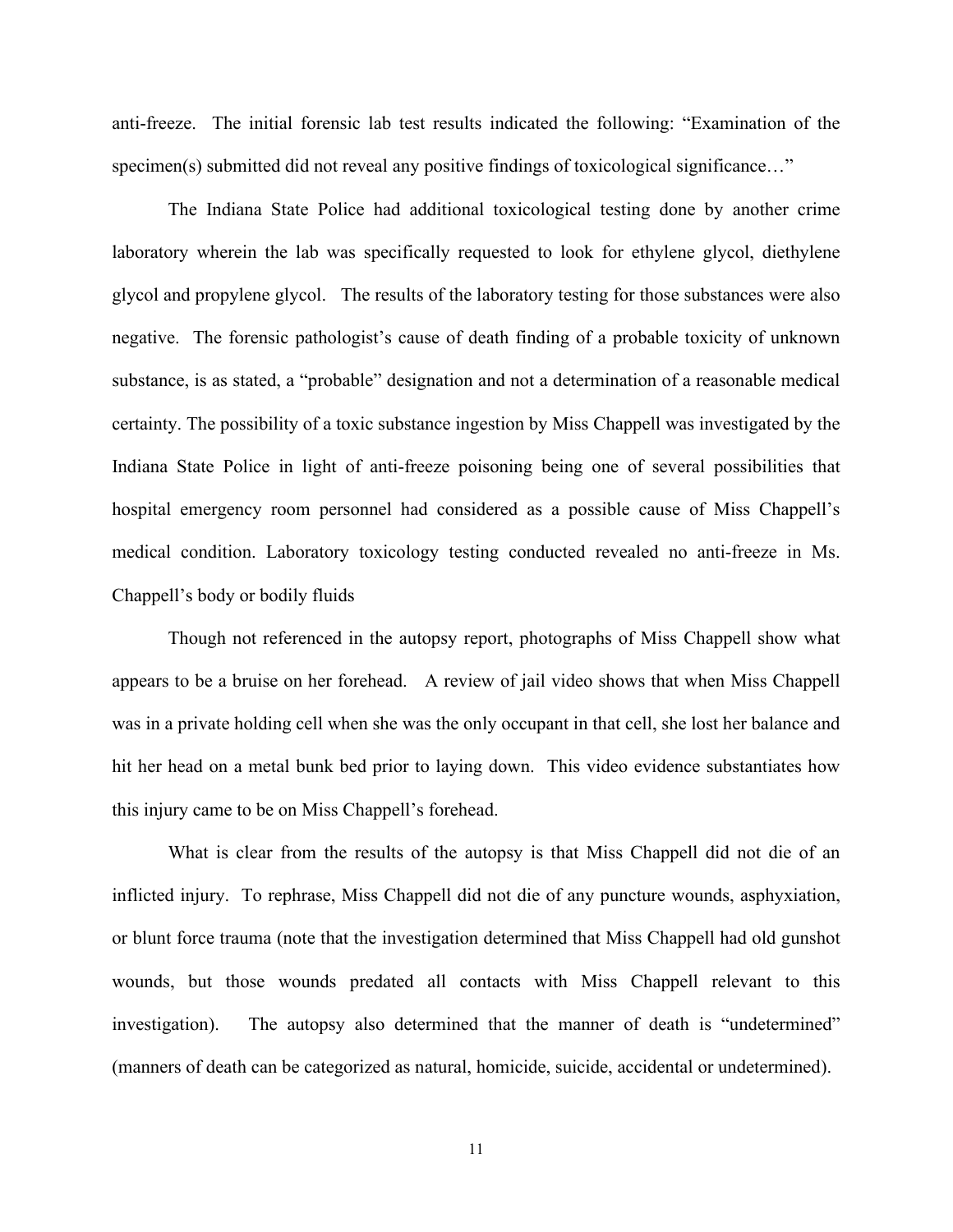#### **ALLEGATIONS MADE BY INMATES**

The Indiana State Police interviewed every inmate who had contact with Miss Chappell, and also interviewed everyone who said they had information about Miss Chappell's death.

One inmate said that two jail employees threw Miss Chappell to the ground when they brought her to a jail holding cell on July 16, 2021. Both the Indiana State Police and the Office of the Jackson County Prosecuting Attorney viewed video of Miss Chappell's arrival in that holding cell on July 16, 2021. This was at 12:28 p.m. Miss Chappell walks into the holding cell, and a jail employee is holding onto Miss Chappell's shirt from behind. Miss Chappell slumps to the floor of the cell, and the jail employee releases his grip on the back of Miss Chappell's shirt. This video evidence refutes the inmate's allegation that Miss Chappell was thrown to the floor.

More than one inmate speculated that other inmates had put a cleaning agent into Miss Chappell's food and/or drink to poison her. Despite extensive investigation, the Indiana State Police has not been able to substantiate any truth to these allegations. The Jackson County Jail provides inmates with a cleaning product for cleaning their cells and common areas. The Jackson County Sheriff's Department collected a sample of the cleaning product and collected bodily fluid samples from Miss Chappell's body for analysis. The Indiana State Police spoke with doctors and chemists and attempted to find a laboratory to test the cleaning agent. The doctors and chemists said that the cleaning agent would not cause death. Despite contacting laboratories all over the United States, the Indiana State Police could not find a laboratory that could test bodily fluid samples or food containers for the presence of the cleaning agent. Attorneys hired by Miss Chappell's family informed the Indiana State Police that they had also had testing performed on some food containers that had belonged to Miss Chappell, and they advised that they also could not find the presence of the cleaning agent or any poison.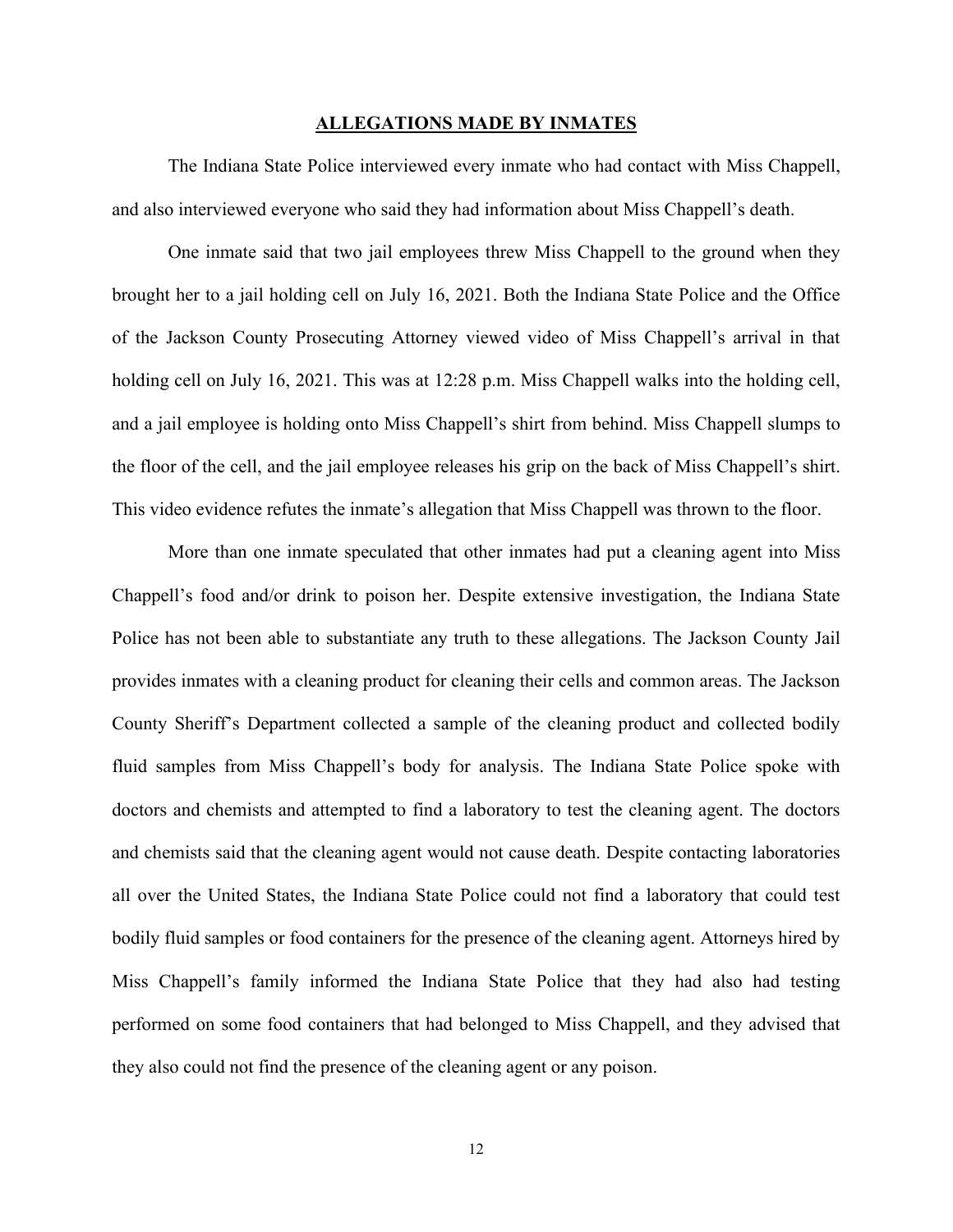There is no competent non-speculative evidence to show any ingestion of a cleaning agent by Miss Chappell.

### **INAPPLICABILITY OF CRIMINAL HOMICIDE**

A duty of a Prosecuting Attorney in reviewing a death investigation is to determine if the death is the result of a criminal homicide. If, and only if the death is determined to be the result of a criminal homicide, then to determine if sufficient evidence exists to charge a specific person(s) with an applicable criminal homicide. Setting aside vehicular homicides (which are inapplicable to this investigation), there are four (4) criminal homicides that are reviewed: murder, voluntary manslaughter, involuntary manslaughter and reckless homicide.

As referenced earlier in this report, the Indiana State Police investigation did not uncover any evidence indicating that Miss Chappell was knowingly or intentionally killed by another person, whether a jail employee or fellow inmate, nor any evidence that her death was caused by a knowing or intentional act with the purpose to harm her. Therefore, there is no evidence that Miss Chappell was the victim of murder, voluntary manslaughter, or involuntary manslaughter.

The offense of reckless homicide has a different *mens rea* (intent element) than the aforementioned homicides, that being "reckless." The definition of reckless is a "plain, conscious, and unjustifiable disregard of harm that might result and the disregard involves a substantial deviation from acceptable standards of conduct." An example of a "reckless" conduct would be a person intentionally firing gunshots into the air in an area of heavy population concentration. Bullets that go up in the air must come down, and if a bullet were to strike someone and injure or kill them, that can be reckless conduct if the person is intentionally firing a deadly weapon in a manner that is in "plain, conscious, and unjustifiable disregard of harm that might result."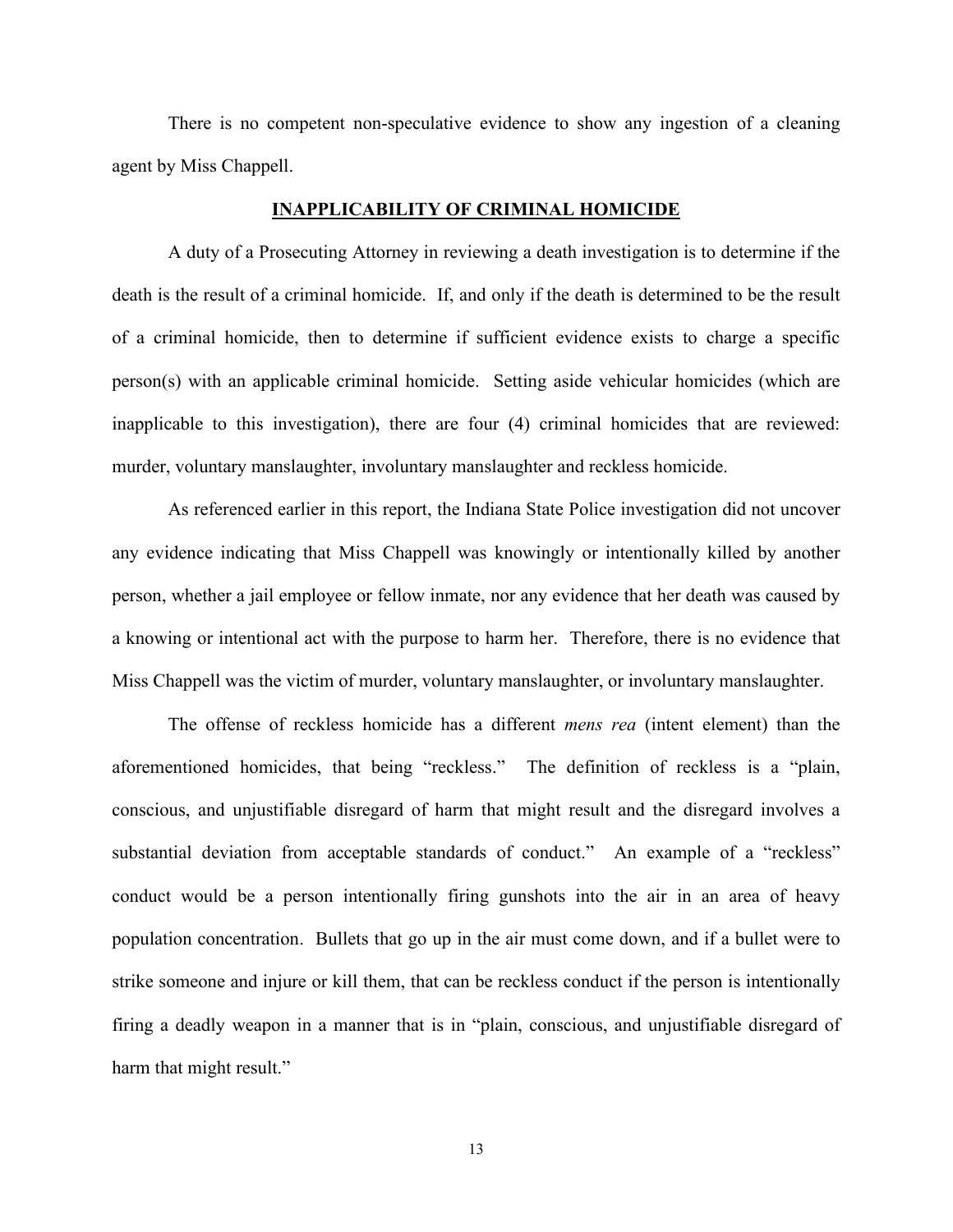"Reckless" culpability is not the same thing and is very different than the civil law concept of "negligence." "Negligence" is essentially a breach of a reasonable duty of care owed by a person or entity to another person.

The afternoon of July 15, 2021, Miss Chappell told the jail staff that she had been throwing up blood. Jail staff investigated and saw no blood. Over a period of several hours, her conditions gradually worsened. Beginning around noon on December 16, 2021, Miss Chappell's condition began deteriorating more rapidly. Miss Chappell received some medical care by Jackson County Jail personnel. Miss Chappell was relocated within the confines of the Jackson County Jail by jail officers to be able to more closely observe her medical condition, and Miss Chappell was eventually transported by ambulance to the nearest hospital for medical care. The care administered to Miss Chappell both at the jail and at the hospital was unsuccessful in saving her life. Miss Chappell was not denied medical care. Whether a person or entity had a duty of reasonable care towards a person, and if that care was sufficient or a breach of that duty of reasonable care are matters of civil law and not criminal law. What is clear is that efforts were made by Jackson County Jail personal to address the claimed medical needs of Miss Chappell and the timing of the application of medical care or mis-appreciation of the seriousness of the medical circumstances of Miss Chappell, if applicable, is not "reckless" conduct toward Miss Chappell and there her death was not the result of a reckless homicide.

#### **PROSECUTOR FINDINGS**

The Office of the Jackson County Prosecuting Attorney finds that no crimes were committed by inmates or employees of the Jackson County Jail related to the death of Ta'Neasha Chappell. As stated previously, the focus of this review is whether any crimes were committed by inmates or employees of the Jackson County Jail during the time leading up to the death of